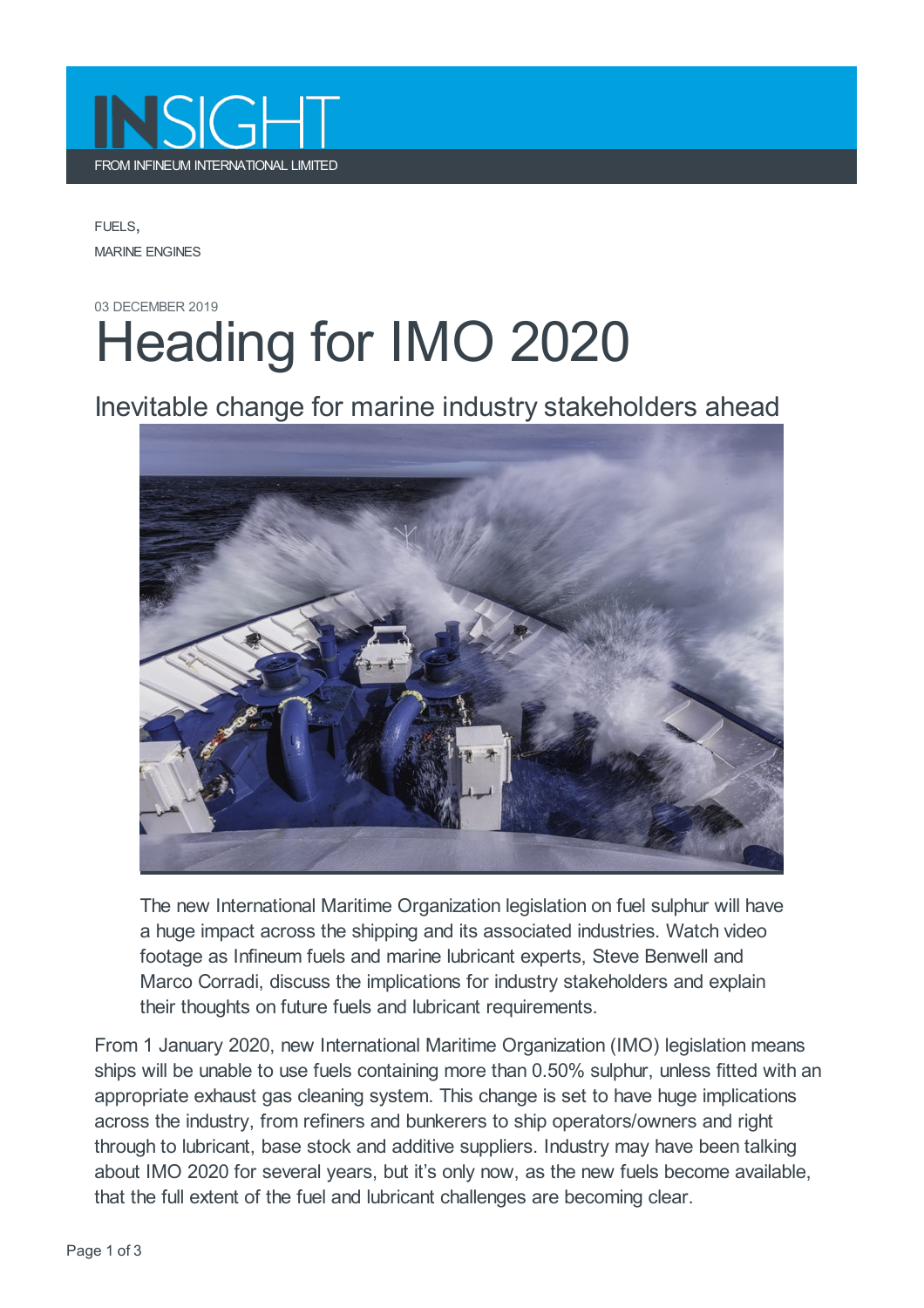A multifuel future seems inevitable and, while initially most ship operators are likely to opt for low sulphur marine gas oils (MGO) before transitioning to very low sulphur fuel oils (VLSFO), there will still be some high sulphur fuel oils used in conjunction with scrubbers and a limited use of alternative fuels. Marco wanted to hear about how the anticipated change in fuel use might impact refiners.

What is evident is that there is a disconnect in the way refiners look at fuel production and availability versus the expectations of ship operators post IMO 2020. The refiners are looking to maximise refinery economics by producing the most profitable streams. This means they may feed areas other than marine fuels, which may impact the availability of low sulphur fuels, something that is somewhat lost on the broader industry.

And, the challenges do not stop with fuel availability concerns. The changes brought about by IMO 2020 at the refinery level could also impact base stock availability, which, as Steve and Marco explain, may also have knock on effects to lubricant formulations.

With the fuels options broadening, there are a lot of questions coming from the wider marine industry about the compatibility and stability of the various fuels that will be available post IMO 2020.

Looking ahead, the number of fuels-related issues is expected to increase. Stability is certainly a concern and one issue could arise from the fact that there really is nowhere else for the materials that would typically go into high sulphur fuel oil to go. For example, the levels of slurry oil in marine fuels is expected to increase post IMO 2020, which may contribute to fuel instability. Complexity is increasing and ship operators should demand fuels that give trouble-free operation throughout their use onboard.

One of the biggest concerns coming from the marine industry is the uncertainty around whether using the new IMO 2020 compliant fuels will impact operability. This not only raises issues of the cost and expense of being out of action but also the safety implications of being on the ocean with no power.

Currently the focus of industry attention is on the implications the IMO sulphur reduction might have on the refinery and the quality of the various products that might be available. But, it is important that it does not lose sight of the fact that changes here are also likely to affect marine lubricant formulation requirements.

The VLSFO future that is expected means some marine lubricants will need reformulation in order to maintain engine cleanliness. And, with a wide variety of options available, finding the optimum solutions and understanding the pros and cons of the different routes has been at the centre of much of Infineum's marine lubricant R&D activity in recent years.

The fuels are brand new, and only just starting to come into the market, which means many operators are waiting until as late as possible in the fourth quarter of this year before they make the transition. While some degree of testing has been undertaken, both Steve and Marco can see a period of some uncertainty ahead.

The exact impact IMO 2020 may have across the marine and related industries remains uncertain. But, one thing that seems clear is that IMO emissions reduction programmes do not stop here. There is much more to come in the next five years, with further sulphur